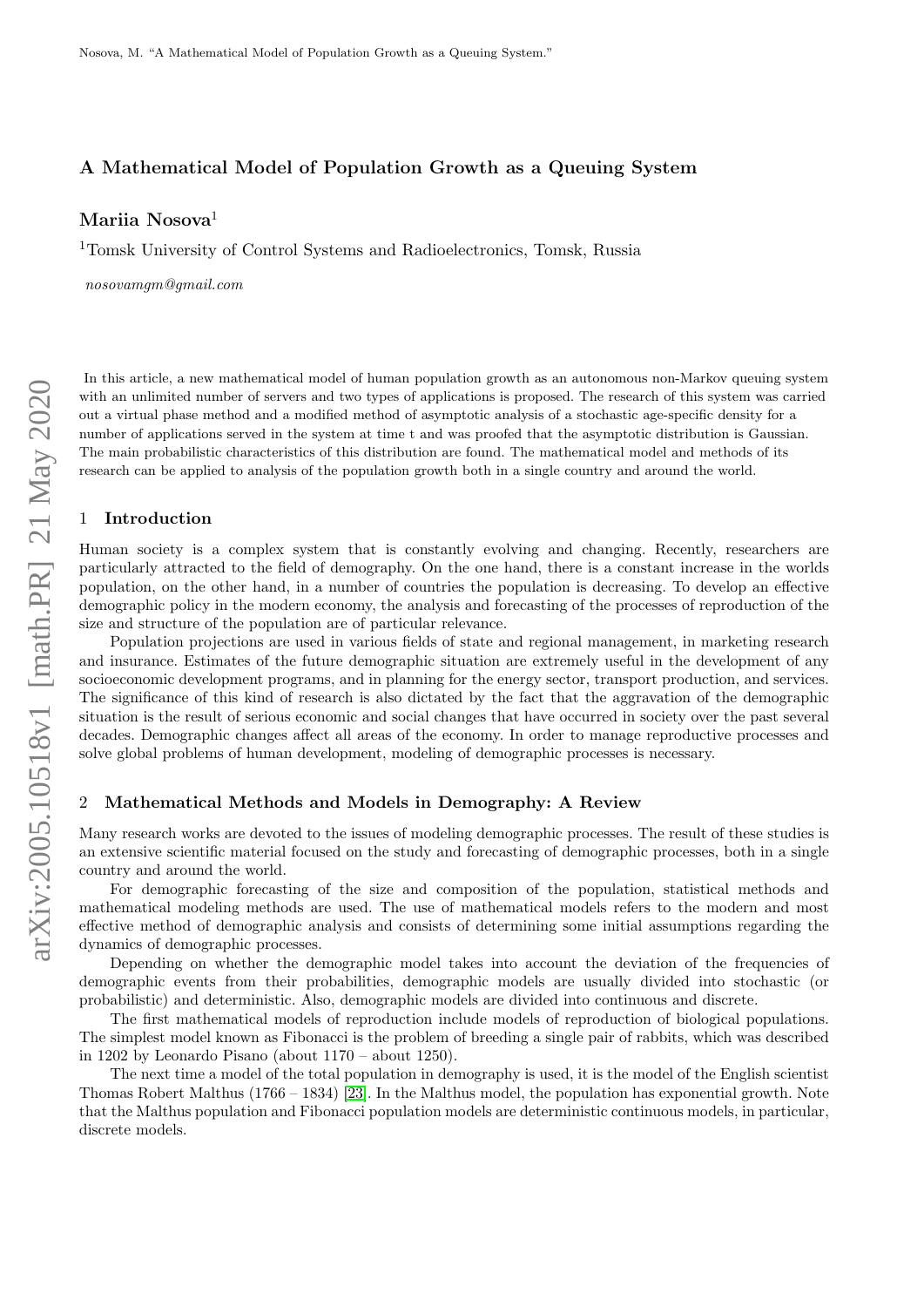As for the simple deterministic models of human growth, these include, first of all, models of linear and exponential growth [\[16,](#page-14-1) [17,](#page-14-2) [38\]](#page-14-3). In the linear growth model, a change in population occurs with constant absolute growth. It should be noted that the linear growth model gives satisfactory results only for a short period, while extension for a longer period neither in the past nor in the future gives adequate results.

A stationary model of population reproduction is also found in the literature [\[10\]](#page-13-0). In such a model, it is assumed that the birth rate is equal to mortality, that is, with constant population size, the growth is zero. Thus, in the stationary population, the total number and number in the age-sex groups remain constant.

The best-known approach to describing the population reproduction model as a whole is the theory of a stable population [\[14,](#page-13-1) [25,](#page-14-4) [26,](#page-14-5) [30\]](#page-14-6). A stable population is characterized by constant age-related intensities of fertility, mortality, and age structure of the population. A population with an invariable survival function is called the exponential population. It corresponds to all the basic formulas of the theory of a stable population, which do not include the fertility function. It is obvious that the stationary population is a special case of a stable population.

Continuous and discrete analogs of the stable population model are known. Continuous models are based on the integral equation of population reproduction (Lotka-Volterra equation), while discrete models are based on the matrix model (Leslie matrix).

The idea of exponential population growth as the basis of a stable population was first introduced by the English actuary M. Hale. The development of the theory of a stable population is associated with such names as L. Euler (1707 – 1783), G. Knapp (1842–1926), V. Lexis (1837 – 1914), J. Lotka (1880 – 1949), V. Bortkevich (1868 – 1931). Note that J. Lotka developed a theory of a stable population in continuous form for one gender. The discrete theory of a stable population, using the discrete approach of W. Feller (1906 – 1970), was constructed by P. Leslie [\[22\]](#page-14-7). A generalization of the theory of a stable population was carried out by P. Vincent, J. Hajnal (1924 – 2008), P. Carmel, K. Gini (1884 – 1965), J. Bourgeois-Pichat (1912 – 1990) [\[4\]](#page-13-2), L. Anry, N. Keyfitz [\[18,](#page-14-8) [19\]](#page-14-9), A. Ya. Boyarsky (1906 – 1985), as well as H. Hyrenius (1914–1979), A. Rorrers [\[33\]](#page-14-10), and B F. Shukailo (1932 – 1983). The Russian demographers S. A. Novoselsky (1872 – 1953), V.V. Paevsky (1893 –1934), A. Ya. Boyarsky (1906 – 1985), I.G. Venetsky (1914–1981) and others [\[5,](#page-13-3) [39\]](#page-14-11) made a great contribution to the development of practical methods for the practical application of a stable population.

The current stage of development of the theory of a stable population is associated with a generalization of the main conclusions for the case of demographic processes with variable intensities (fertility and mortality processes in the form of time series, random processes). These have been explored by A. Coale (1917 – 2002) [\[8\]](#page-13-4) and A. Lopes, as well as R. Lee [\[21\]](#page-14-12), D. Ahlburg [\[1\]](#page-13-5), Z. Sykes [\[37\]](#page-14-13), Carter, M. Alho [\[2\]](#page-13-6), B. Spencer [\[3\]](#page-13-7), J. Pollard [\[29\]](#page-14-14), J. Cohen [\[9\]](#page-13-8), N. Keyfitz [\[18,](#page-14-8) [19\]](#page-14-9), H. Caswell [\[6,](#page-13-9) [7\]](#page-13-10), M. Trevisan [\[7\]](#page-13-10), L. Goodman [\[11\]](#page-13-11) and others.

At the end of the nineteenth century, scientists made an attempt to use the logistic curve as a model describing the growth of mankind [\[6,](#page-13-9) [7,](#page-13-10) [10,](#page-13-0) [16,](#page-14-1) [17,](#page-14-2) [25,](#page-14-4) [26\]](#page-14-5). R. Pearl (1879 – 1940) and L. Reed [\[31\]](#page-14-15) adhered to this model in their research. The equation of this curve was introduced for the first time in 1835 by the Belgian mathematician F. Verhulst  $(1804 - 1849)$ , whose general idea was to superimpose on the exponential population growth some factor slowing down this growth and increasing its effect as the population grew. It should be borne in mind that the use of R. Pearl and other demographers of the logistic curve for abstract calculations of the population meant ignoring the influence of socioeconomic factors on the population. In this regard, attempts to use the logistic curve to predict the population for a fairly distant future led to unreliable and incorrect conclusions. The logistic curve can be useful only for a short-term forecast of the population, as well as an approximation of the dynamics of some demographic indicators, for example, fertility, mortality, survival function, etc. [\[20\]](#page-14-16).

Another deterministic model of population reproduction is the model of hyperbolic population change. The first assumption that the population growth rate is proportional to the square of the population was observed in 1960 by V. Foerster (1911 – 2002), P. Mora, and L. Amiot. According to the same formula, I. S. Shklovsky predicted the worlds population from 1600 to 1960 [\[39\]](#page-14-11). At present, S. P. Kapitsa is working in this direction [\[15\]](#page-13-12).

A significant contribution to mathematical demography was made by Russian scientist Oleg Staroverov (1933–2006) [\[35,](#page-14-17) [36\]](#page-14-18), who considered demographic processes in the form of Markov models in the form of Markov chains. O. Staroverov, applying the theory of Poisson flows, suggested that all demographic processes, including migration, have probabilistic properties: stationarity, lack of aftereffect, ordinary. From the simplest assumptions, O. Staroverov obtained models of demography, migration, inter-industry, and social movement of the population. Models of the natural movement of the population were studied in discrete and continuous form; for them, the basic equations were obtained in [\[35,](#page-14-17) [36\]](#page-14-18).

In [\[35\]](#page-14-17), O. Staroverov proposed a stochastic model of population development with discrete-time, which takes into account randomness in both fertility and mortality. The essence of the study using such a model is as follows: the concept of an individuals state is introduced at a point in time, determined by the age group in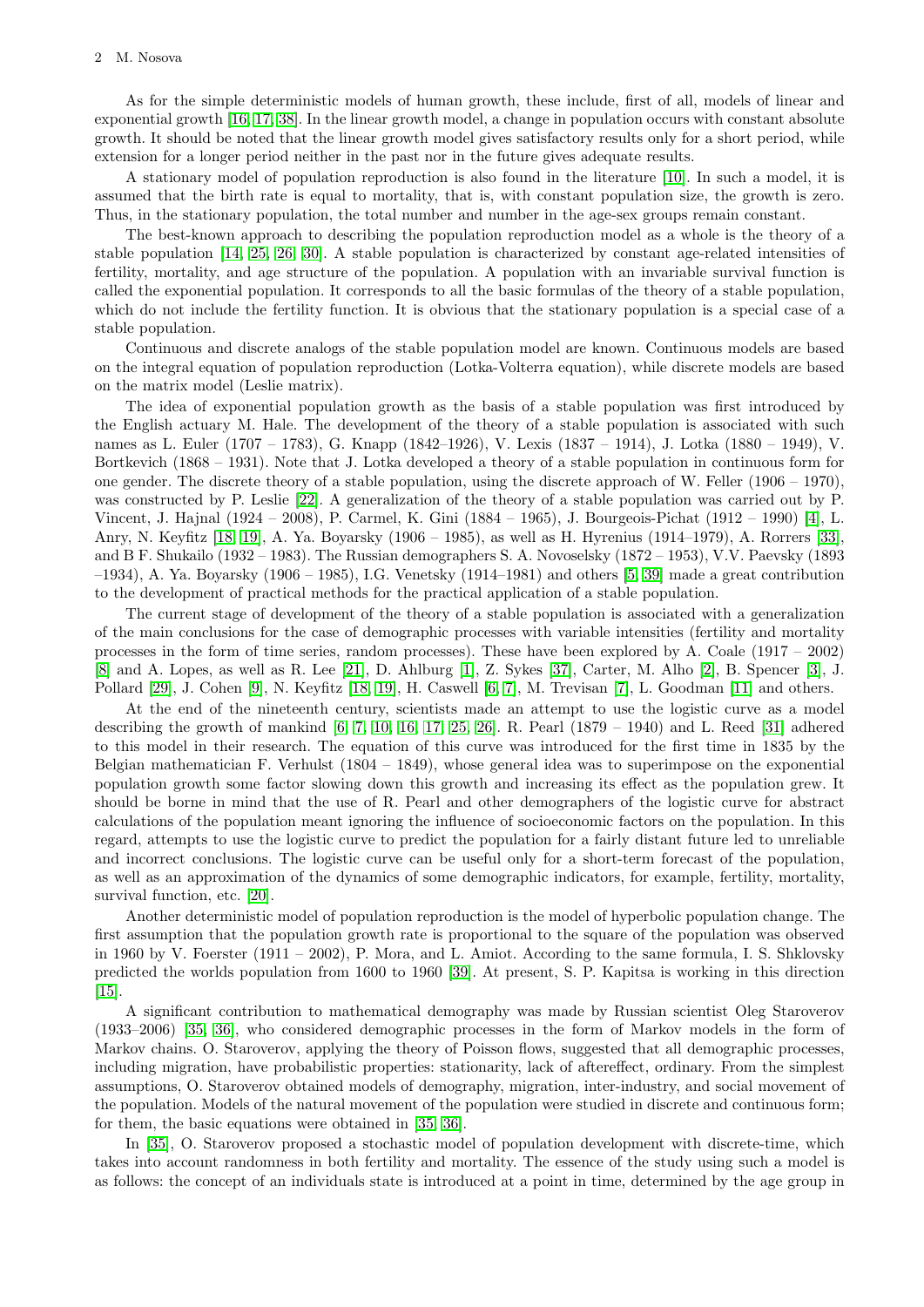which he is located, and possible transitions and probabilities of these transitions are determined. In addition, the use of Markov chains is found in [\[12\]](#page-13-13).

In a separate group, we can distinguish models that consider the demographic process of population change as a branching process, in a particular case as a process of death and reproduction [\[11,](#page-13-11) [29,](#page-14-14) [32\]](#page-14-19).

A special place in demographic modeling is occupied by the method of moving ages [\[24,](#page-14-20) [30,](#page-14-6) [34,](#page-14-21) [40\]](#page-14-22). The component method or the method of moving ages was developed by P.K. Whelpton (1893 – 1964) [\[40\]](#page-14-22). In this method, the population distribution by age is taken as the basis and the numbers of individual age groups are gradually shifted in accordance with the indicators of mortality tables.

In Russia, prospective estimates of the population by the component method have been done by S. G. Strumilin (1877 – 1974), A. Ya. Boyarsky (1906 – 1985), P. P. Shusherin, and M. S. Bedny, M. G. Nosova [\[28\]](#page-14-23).

It should be noted that the formulas for the model of natural population movement in discrete time (matrix model – Leslie matrix), also obtained by O. Staroverov [\[35,](#page-14-17) [36\]](#page-14-18) are the so-called moving ages, that is, the application of the Leslie approach leads to the same results as the component method. And the Lotka model is nothing but an analog of the component method in continuous time.

The general theory of a stable population in the case of demographic processes with variable intensities, used by A. Cole, A. Lopez, R. Leah, D. Ahlburg, Z. Sykes, Carter, M. Alho, B. Spencer, J. Pollard, J. Cohen, N. Keyfitz, H. Caswell, M. Trevisan, L. Goodman, and others, stand out here in a separate class of methods – a stochastic version of the component method [\[1,](#page-13-5) [2,](#page-13-6) [6,](#page-13-9) [9,](#page-13-8) [11,](#page-13-11) [18,](#page-14-8) [19,](#page-14-9) [21,](#page-14-12) [29,](#page-14-14) [34\]](#page-14-21).

Note that the component method inherently does not take into account the influence of socioeconomic factors on demographic processes. In addition, the main drawback of the method is the impossibility of calculating the birth rate when designing forecast values for the number of age groups.

To summarize, the analysis of many models shows that in the modeling of demographic processes, deterministic models (discrete and continuous) and stochastic discrete are most common. The advantage of stochastic models over deterministic models is that they take into account the deviation of the frequencies of demographic events from their probabilities.

However, demographic processes proceed in continuous time and are stochastic. Research methods for such processes in mathematical demography are not sufficiently developed. That is why the urgent task is to significantly expand the mathematical models of the process of changing the demographic situation, as well as the development of research methods.

## 3 New Stochastic Model with Continuous Time

Models and methods of queuing theory are widely used in mathematical modeling of systems in various fields, for example, communications, transport, industry, economics, and military affairs. The main elements of any queuing system are the incoming stream of applications (or requirements), service devices, and the law of service, which determine the length of time an application is on the device during its service.

The article proposes to apply models and methods of queuing theory to analyze the processes of changing the demographic situation, taking into account the specifics of demographic processes. We note that the terminology established in the queuing theory (device, line, service, application, requirement) is weakly associated with demographic concepts, while the terms flow and intensity are quite acceptable here.

In this paper, consider a mathematical model of human population growth as an autonomous non-Markov queuing system with an unlimited number of servers and two types of applications. Such a model is defined as the flow of applications in an autonomous non-Markov queuing system with an unlimited number of devices and the average number of occupied devices (Figure 1).

We define the process of functioning of the queuing system in terms of queuing theory, and then give a demographic interpretation of the main elements of this model.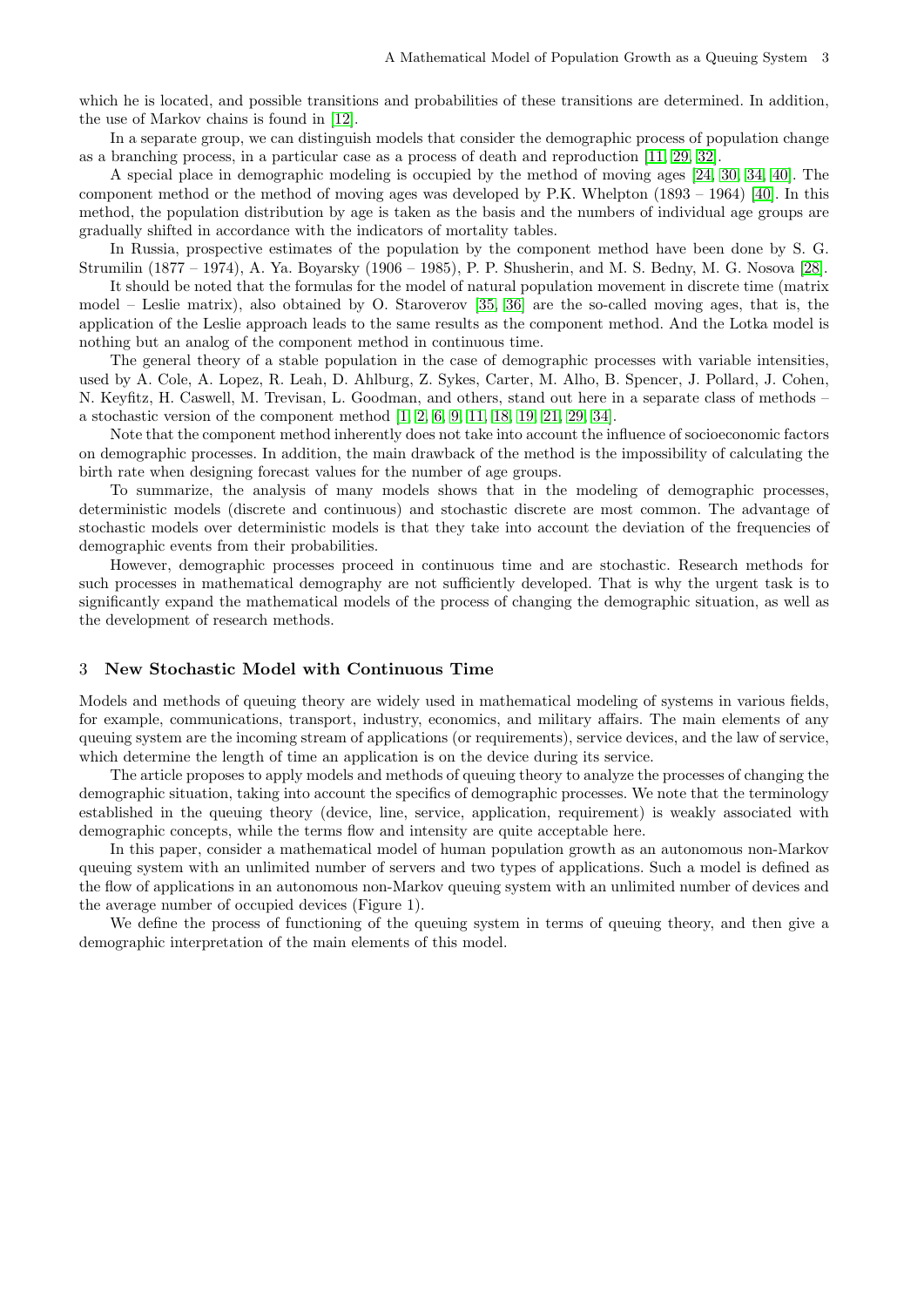

Fig. 1. Autonomous non-Markov queuing system with an unlimited number of servers

The autonomous queuing system receives two types of applications: applications of the first type and applications of the second type. Define the process of servicing applications. Each application at the time of its receipt occupies a free device and is on it for the entire service time, the duration of which is random. Durations of servicing various requirements are stochastically independent, have the same distribution determined by the function  $S_i(x)=1-B_i(x)$ , where  $B_1(x)$  and  $B_2(x)$  are the distribution functions of the service time of applications of the first and second type, respectively. After completing the service, the application leaves the system.

For applications in the system, we define the age  $x>0$  as the length of the interval from the time  $t-x$  of the beginning of its service (the moment of entry into the system) to the current time  $t$ . Each application of the first type of age x at time t with intensity  $b(x,t)$  generates a new requirement, that is, the probability that the application of the first type of age x from time t for an infinitely small time interval of duration  $\Delta t$  will generate a new requirement is  $b(x,t)\Delta t + o(\Delta t)$ , and the probability of generating two or more requirements is an infinitely small quantity of a higher order than  $\Delta t$ . A new application (of the first or second type) at the time of its appearance takes a free device and begins the process of its maintenance, generating the requirements of a new generation.

In the considered queuing system, there is no external source of applications, since all new applications are generated by applications that are being serviced. In this regard, the system is called autonomous. In the general case, it is assumed that the duration of the service time has a rather arbitrary distribution function; therefore, this service system is non-Markovian. The number of serviced applications is unlimited.

In terms of demography, the served application is interpreted as a female or male person, the application service time is the person's life expectancy,  $S_1(x)$  and  $S_2(x)$  are the survival function for women and men, respectively, the application age x is the person's age at the considered time t, function  $b(x,t)$  is the birth rate of women of age x in year t (fertility function). We assume that with a probability  $r$  a girl is born and with a probability of  $(1-r)$  a boy. The incoming flow of applications is the process of the birth of children, that is, the sequence of moments of the birth of children from the entire population of women.

Note that in deterministic models with discrete-time, the age structure of the female population is considered as the aggregate of the number of the main five-year (or annual) demographic groups. In determinate models with continuous time, the age density of the female population is studied. In the proposed stochastic model with continuous time, the stochastic density of population and the probability distribution of its values are studied.

To determine the stochastic density, we denote  $N_1(x_1,x_2,t)$  and  $N_2(x_1,x_2,t)$  – the number of applications of the first and second type with the age  $x \in [x_1, x_2)$ , served in this system at time t. Here x is any nonnegative real number. A limit

$$
\lim_{\Delta x \to 0} \frac{1}{\Delta x} N_1(x, x + \Delta x, t) = \xi(x, t),
$$
  

$$
\lim_{\Delta x \to 0} \frac{1}{\Delta x} N_2(x, x + \Delta x, t) = \eta(x, t).
$$

will be called the stochastic densities  $\xi(x,t)$  and  $\eta(x,t)$  of the number of applications (female and male population) at age  $x$  at time  $t$ .

Obviously,

$$
N_1(x_1, x_2, t) = \int_{x_1}^{x_2} N_1(x, t) dx,
$$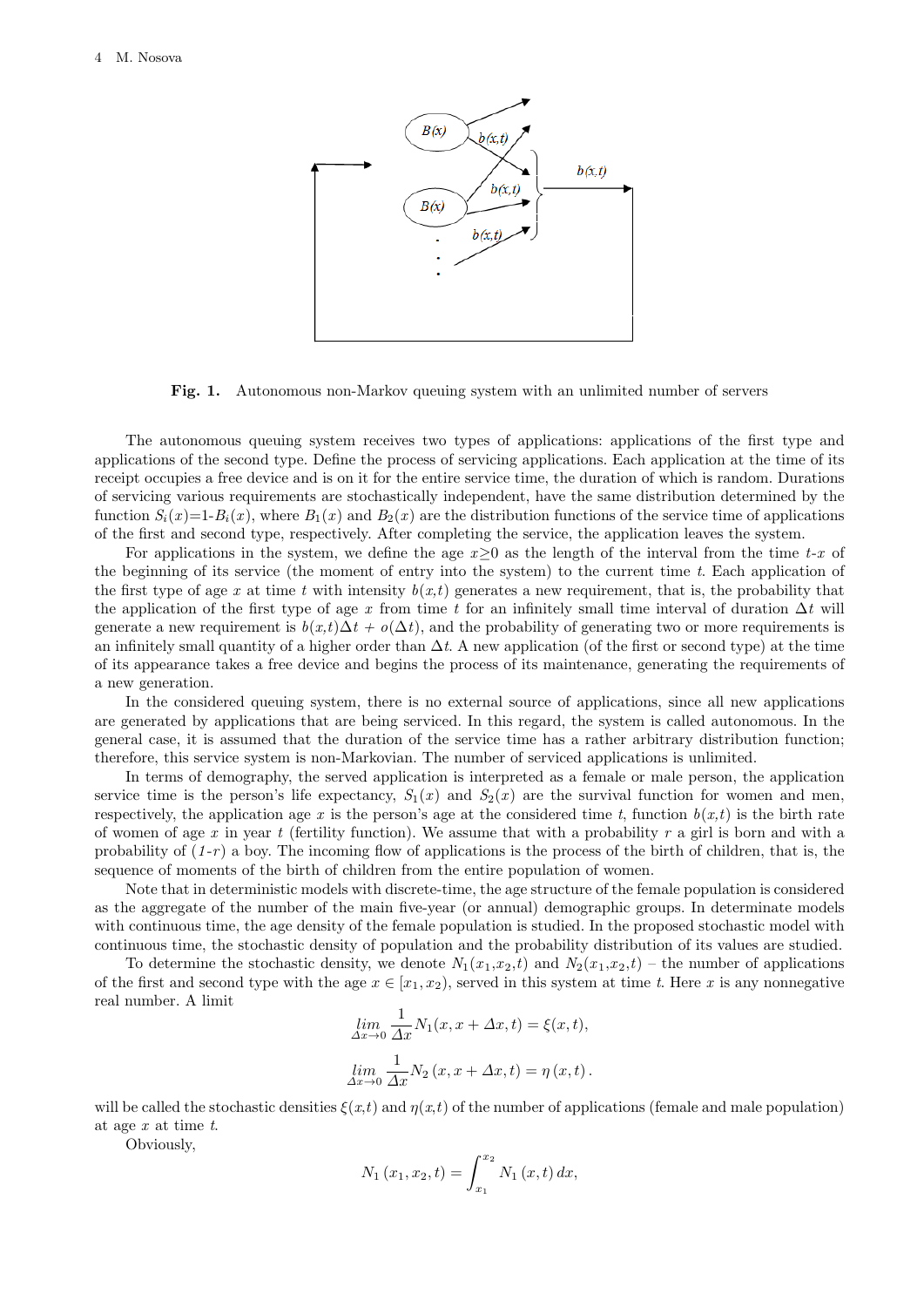$$
N_2(x_1, x_2, t) = \int_{x_1}^{x_2} N_2(x, t) dx.
$$

In this work, we will solve the problem of investigating the random functions  $\xi(x,t)$  and  $\eta(x,t)$ . In demography the mathematical expectation of the random functions  $\xi(x,t)$  and  $\eta(x,t)$ , there are

$$
M\{\xi(x,t)\} = g(x,t),
$$
  

$$
M\{\eta(x,t)\} = m(x,t).
$$

It is called a population density function at age x at time t [\[27\]](#page-14-24). The functions  $m(x,t)$  and  $q(x,t)$  define the average characteristics and they are the most important characteristics of the random functions  $\xi(x,t)$  and  $\eta(x,t)$ .

## 4 Autonomous Non-Markov Queuing System with an Unlimited Number of Servers

We perform an investigation of the random functions  $N_1(x,t)$  and  $N_2(x,t)$  according to the virtual phase method [\[27\]](#page-14-24). That is, we considerate an auxiliary autonomous queuing system with a PH-distribution of the service time (a phase-type distribution).

## 4.1 A research of the auxiliary autonomous queuing system with a PH-distribution of the service time

From the study of the autonomous queuing system defined by the Figure 1, we turn to the consideration of a system whose structure coincides with the original, and the service time  $\tau$  of each application is composed of the durations of a random number of phases

$$
\tau = \tau_1 + \tau_2 + \ldots + \tau_{\nu},
$$

where  $\tau_i$  – the duration of the  $i^{th}$  service phase. The values  $\tau_i$  are independent exponentially distributed random variables with the parameter  $\mu_1$  for applications of the first type and with parameter  $\mu_2$  for applications of the second type, where  $i=1,2...$  v. Here v is a random variable and  $v=1,2...$  This system is called an autonomous system with phase distribution or PH distribution of service time.

Let us explain the service process using the example of applications of the first type. Service for each new application of the first type begins in the first phase. The application, having completed the service at the  $i^{th}$ phase, with probability  $q_i$  proceeds to the service at the  $i + 1<sup>th</sup>$  phase, and with the probability 1- $q_i$  completes the full service and leaves the system.

We determine the transition probability of application to the next phase as

<span id="page-4-0"></span>
$$
q_i = S_1\left(\frac{i}{\mu_1}\right)/S_1\left(\frac{i-1}{\mu_1}\right),\tag{1}
$$

we believe that  $S_1(0)=1-B_1(0)=1$ . So, we can write by the multiplication theorem on probability

$$
P(v = 1) = P(v = 1/v - 1 = 0) P(v - 1 = 0) = 1 - q1,
$$
  
\n
$$
P(v = 1) = P(v = 1/v - 1 = 0) P(v - 1 = 0) = 1 - q1,
$$
  
\n
$$
P(v = 2) = P(v = 2/v - 1 = 1) P(v - 1 = 1) = r1(1 - q2),
$$

$$
P(v = n) = P(v = n/v - 1 = n - 1) P(v - 1 = n - 1) = q_1 q_2 \dots q_{n-1} (1 - q_n).
$$

· · ·

According to this expression and [\(1\)](#page-4-0) it follows

<span id="page-4-1"></span>
$$
P(\nu = n) = S_1 \left(\frac{n-1}{\mu_1}\right) - S_1 \left(\frac{n}{\mu_1}\right),\tag{2}
$$

where  $P(v=n)$  is the probability that the application service will be completed in n phase in the system. Since the service duration  $\tau$  is a random non-negative variable and distributed exponentially with the parameter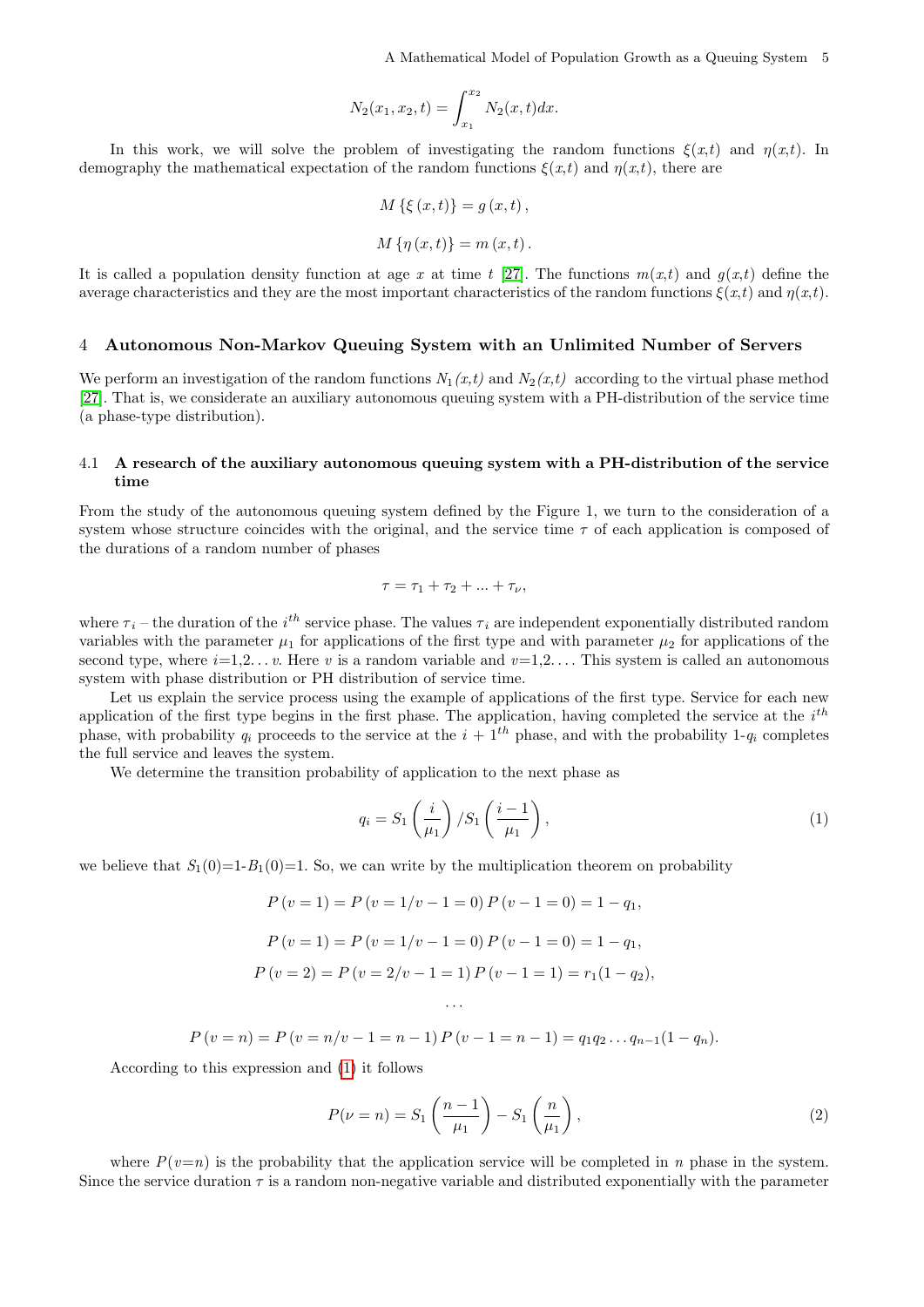$\mu_1$ , the characteristic function of the random variable  $\tau$  has the form  $w(\alpha)=Me^{-\alpha\tau}$ . We write by the formula of total probability for mathematical expectations and according to [\(2\)](#page-4-1)

$$
w(\alpha) = Me^{-\alpha \tau} = \sum_{n=1}^{\infty} M(e^{-\alpha \tau}/\nu = n)P(\nu = n) =
$$

$$
= \sum_{n=1}^{\infty} \left(\frac{\mu_1}{\mu_1 + \alpha}\right)^n \left\{ S_1\left(\frac{n-1}{\mu_1}\right) - S_1\left(\frac{n}{\mu_1}\right) \right\}.
$$

For  $\mu_1 \rightarrow \infty$ , we rewrite this equation in the form

$$
\lim_{\mu \to \infty} Me^{-\alpha \tau} = \lim_{\mu \to \infty} \sum_{n=1}^{\infty} \left[ \left( 1 - \frac{\alpha}{\mu_1 + \alpha} \right)^{\mu_1} \right]^{\frac{n}{\mu_1}} \left\{ S_1 \left( \frac{n-1}{\mu_1} \right) - S_1 \left( \frac{n}{\mu_1} \right) \right\} = \int_0^{\infty} e^{-\alpha x} d B_1(x).
$$

Thus, for  $\mu_1 \rightarrow \infty$ , the duration of the service with the PH-distribution, by virtue of the choice of [\(1\)](#page-4-0) probability values  $q_i$ , converges to the service time determined by the distribution function  $B_1(x)=1-S_1(x)$  of the original autonomous queuing system.

Assuming that the application of the second type, having completed the service in the  $i^{th}$  phase, with probability  $s_i$  goes to the service in the  $i + 1^{st}$  phase, and with the probability 1-  $s_i$  it completes the full service and leaves the system, it is not difficult to carry out similar reasoning.

The method of approximating the application service time by the sum of a random number of independent and equally exponentially distributed random variables and the limit transition with an unlimited increase in the number of phases and a proportional decrease in the duration of each phase was called in [\[27\]](#page-14-24) the virtual phase method.

We will assume that each application of the first type served at the  $i<sup>th</sup>$  phase at time t with intensity  $b_i(t)=b(i/\mu_1,t)$  generates a new application. We denote  $n(i,t)$  – the number of applications of the first type and  $l(i,t)$  – the number of applications of the second type, served at the appropriate  $i^{th}$  phase at time t. Then a random process

$$
\overline{n}(t) = \{n(1,t), n(2,t), \ldots, l(1,t), l(2,t), \ldots\}^T
$$

is multidimensional the continuous-time Markov chain. Its probability distribution is

$$
P(n_1, n_2, \ldots, l_1, l_2, \ldots, t) = P\left\{n_1(t) = n_1, \ldots, l_1(t) = l_1, l_2(t) = l_2, \ldots\right\}.
$$

We write the system of Kolmogorov differential equations

$$
\frac{\partial}{\partial t} \left\{ P(n_1, n_2, \dots, l_1, l_2, \dots, t) \right\} = -P(n_1, n_2, \dots, l_1, l_2, \dots, t) \left\{ \sum_{i=1}^{\infty} n_i (\mu_1 + b_i(t)) + l_i \mu_2 \right\} +
$$
  
+ 
$$
+P(n_1 - 1, n_2, \dots, l_1, l_2, \dots, t) r \left\{ (n_1 - 1)b_1(t) + \sum_{i=2}^{\infty} n_i b_i(t) \right\} +
$$
  
+ 
$$
+P(n_1, n_2, \dots, l_1 - 1, l_2, \dots, t) (1 - r) \sum_{i=2}^{\infty} n_i b_i(t) +
$$
  
+ 
$$
\mu_1 \sum_{i=1}^{\infty} (n_i + 1) \left\{ P(n_1, n_2, \dots, n_i + 1, n_{i+1}, \dots, t) (1 - q_i) +
$$
  
+ 
$$
+P(n_1, n_2, \dots, n_i + 1, n_{i+1} - 1, n_{i+2} \dots, t) q_i \right\} +
$$
  
+ 
$$
\mu_2 \sum_{i=1}^{\infty} (l_i + 1) \left\{ P(n_1, \dots, l_i + 1, l_{i+1}, \dots, t) (1 - s_i) +
$$
  
+ 
$$
+P(n_1, \dots, l_i + 1, l_{i+1} - 1, l_{i+2} \dots, t) s_i \right\}.
$$
 (3)

We denote a characteristic function of the number of occupied servers at time  $t$  in the form

<span id="page-5-0"></span>
$$
H(y,t) = M\left\{ exp\left(j\sum_{i=1}^{\infty} (u_i n_i(t) + z_i l_i(t))\right)\right\} =
$$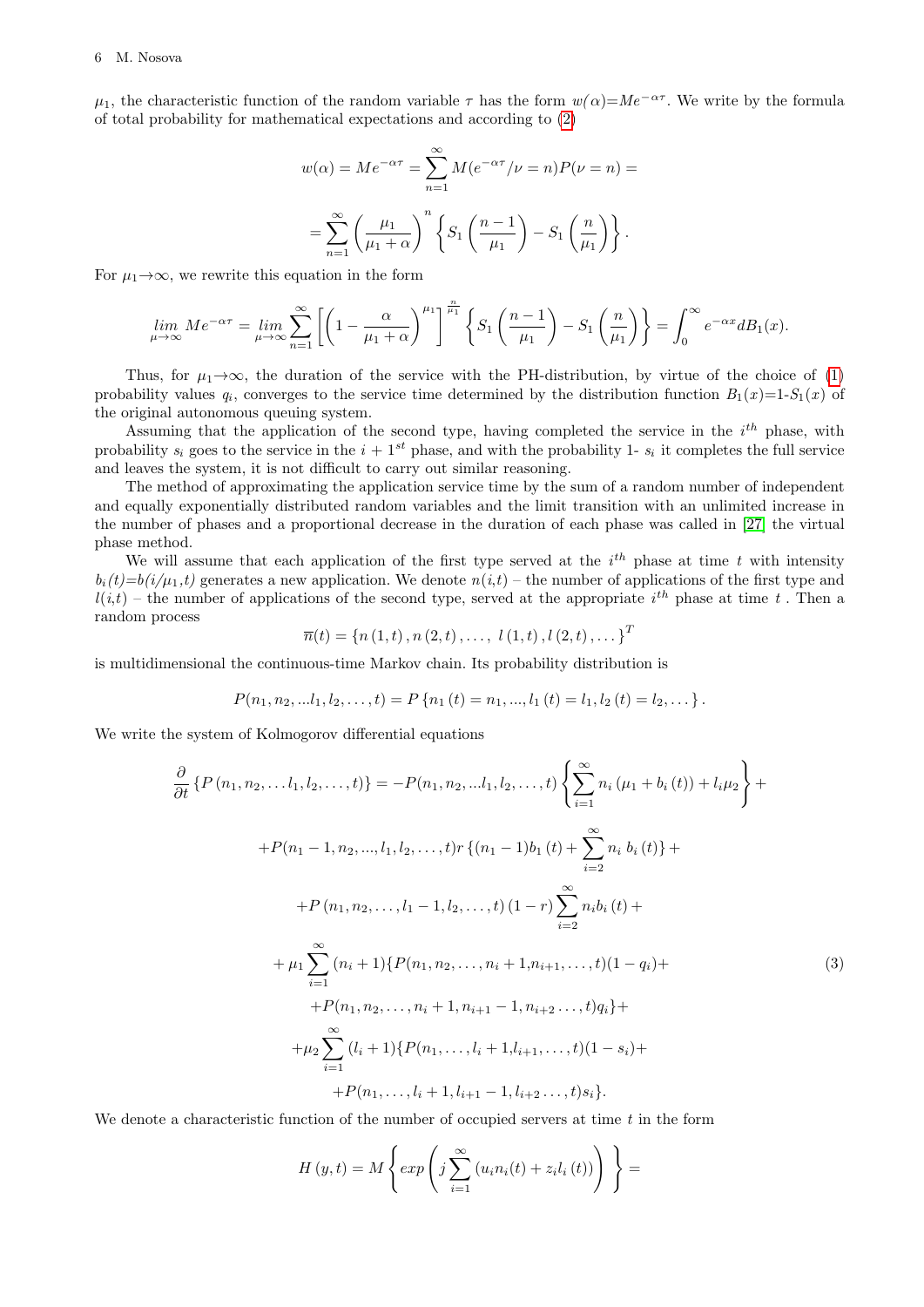$$
= \sum_{n_1,n_2,...,l_1,l_2,...} P(n_1,n_2,...,l_1,l_2,...,t) exp \left\{ j \sum_{i=1}^{\infty} (u_i n_i(t) + z_i l_i(t)) \right\},
$$

where  $j = \sqrt{-1}$  – the imaginary unit.

The characteristic function  $H(y,t)$  is a multidimensional function of the vector argument  $y = \{u_1, u_2, \ldots, z_1,$  $z_2, \ldots$  <sup>T</sup> and the scalar argument t. Multiply [\(3\)](#page-5-0) by  $exp(j\sum_{i=1}^{\infty}(u_i n_i(t) + z_i l_i(t)))$  and sum. From system (3) we obtain the equality

<span id="page-6-0"></span>
$$
\frac{\partial H(y,t)}{\partial t} = j \sum_{i=1}^{\infty} \frac{\partial H(y,t)}{\partial u_i} \left\{ \left( 1 - re^{ju_1} \right) b_i(t) - (1 - r) b_i(t) e^{jz_1} + \right.\n+ (1 - e^{-ju_i}) \mu_1 + e^{-ju_i} \left( 1 - e^{ju_{i-1}} \right) \mu_1 q_i \right\} +
$$
\n
$$
+ j \sum_{i=1}^{\infty} \frac{\partial H(y,t)}{\partial z_i} \left\{ \left( 1 - e^{-jz_i} \right) \mu_2 - e^{-jz_i} \left( 1 - e^{jz_{i-1}} \right) \mu_2 s_i \right\},
$$
\n(4)

where  $b_i(t) = b\left(\frac{i}{\mu_1}, t\right)$ ,  $q_i = S_1\left(\frac{i}{\mu_1}\right)/S_1\left(\frac{i-1}{\mu_1}\right)$ ,  $s_i = S_2\left(\frac{i}{\mu_2}\right)/S_2\left(\frac{i-1}{\mu_2}\right)$ .

The solution  $H(y,t)$  of [\(4\)](#page-6-0) determines the problem of researching the autonomous system with the PHdistribution of the service time.

We denote

$$
u_i = u(i/\mu_1), \ n_i(t) = n(i/\mu_1, t),
$$
  
\n
$$
z_i = u(i/\mu_2), \ l_i(t) = l(i/\mu_2, t),
$$

and the characteristic function  $H(y,t)$  is written as

$$
H(y,t) = M\left\{\exp\left[j\sum_{i=1}^{\infty}\left(\frac{1}{\mu_1}u\left(\frac{i}{\mu_1}\right)\mu_1n\left(\frac{i}{\mu_1},t\right) + \frac{1}{\mu_2}z\left(\frac{i}{\mu_2}\right)\mu_2l\left(\frac{i}{\mu_2},t\right)\right)\right]\right\}.
$$

Let an expression  $i/\mu_1 \rightarrow x$  and  $i/\mu_2 \rightarrow x$  for  $\mu_1 \rightarrow \infty$ ,  $\mu_2 \rightarrow \infty$ ,  $i \rightarrow \infty$ , then we assume that the following limits exist

$$
\lim_{i/\mu_1 \to x} u(i/\mu_1) = u(x), \quad \lim_{i/\mu_1 \to x} \mu_1 n(i/\mu_1, t) = \zeta(x, t),
$$
\n
$$
\lim_{i/\mu_2 \to x} z(i/\mu_2) = z(x), \quad \lim_{i/\mu_2 \to x} \mu_2 l(i/\mu_2, t) = \eta(x, t),
$$
\n
$$
\lim_{i/\mu_1 \to x} H(u, z, t) = M \left\{ \exp \left[ j \int_0^\infty (u(x) \zeta(x, t) + z(x) \eta(x, t)) dx \right] \right\} = F(y, t).
$$
\n
$$
i/\mu_2 \to x
$$

The function  $F(y,t)$  is called the characteristic functional of the random functions  $\xi(x,t)$  and  $\eta(x,t)$  of two arguments x and t. The random function  $\xi(x,t)$  is called the stochastic density of the number of applications of the first type of age x served in the system at time t, for all  $x>0$ , and the random function  $\eta(x,t)$  is called the stochastic density of the number of applications of the second type of age  $x$  served in the system at time  $t$ , for all  $x>0$ .

With this in mind and for  $i/\mu_1 \rightarrow x$ ,  $i/\mu_2 \rightarrow x$ ,  $\mu_1 \rightarrow \infty$ ,  $\mu_2 \rightarrow \infty$ , we rewrite equation [\(4\)](#page-6-0) in the form

<span id="page-6-1"></span>
$$
\frac{\partial F(y,t)}{\partial t} = j \int_0^\infty \frac{\partial F(y,t)}{\partial u(x)} \left\{ \left( 1 - re^{ju(0)} \right) b(x,t) - (1-r) e^{jz(0)} b(x,t) + \right.\left. + \left( e^{-ju(x)} - 1 \right) \frac{S_1'(x)}{S_1(x)} - ju'(x) \right\} + \left. + j \int_0^\infty \frac{\partial F(y,t)}{\partial z(x)} \left\{ \left( e^{-jz(x)} - 1 \right) \frac{S_2'(x)}{S_2(x)} - jz'(x) \right\} dx.
$$
\n(5)

The equation [\(5\)](#page-6-1) is called the basic equation for the autonomous non-Markov queuing system with an unlimited number of devices.

We will solve the equation [\(5\)](#page-6-1) will be solved by the modified method of asymptotic analysis [\[27\]](#page-14-24), assuming that the random functions  $\xi(x,t)$  and  $\eta(x,t)$  take sufficiently large values proportional to some infinitely large value of N, that is  $N \to \infty$ . We find an asymptotic of the first and second orders of its solution for equation [\(5\)](#page-6-1).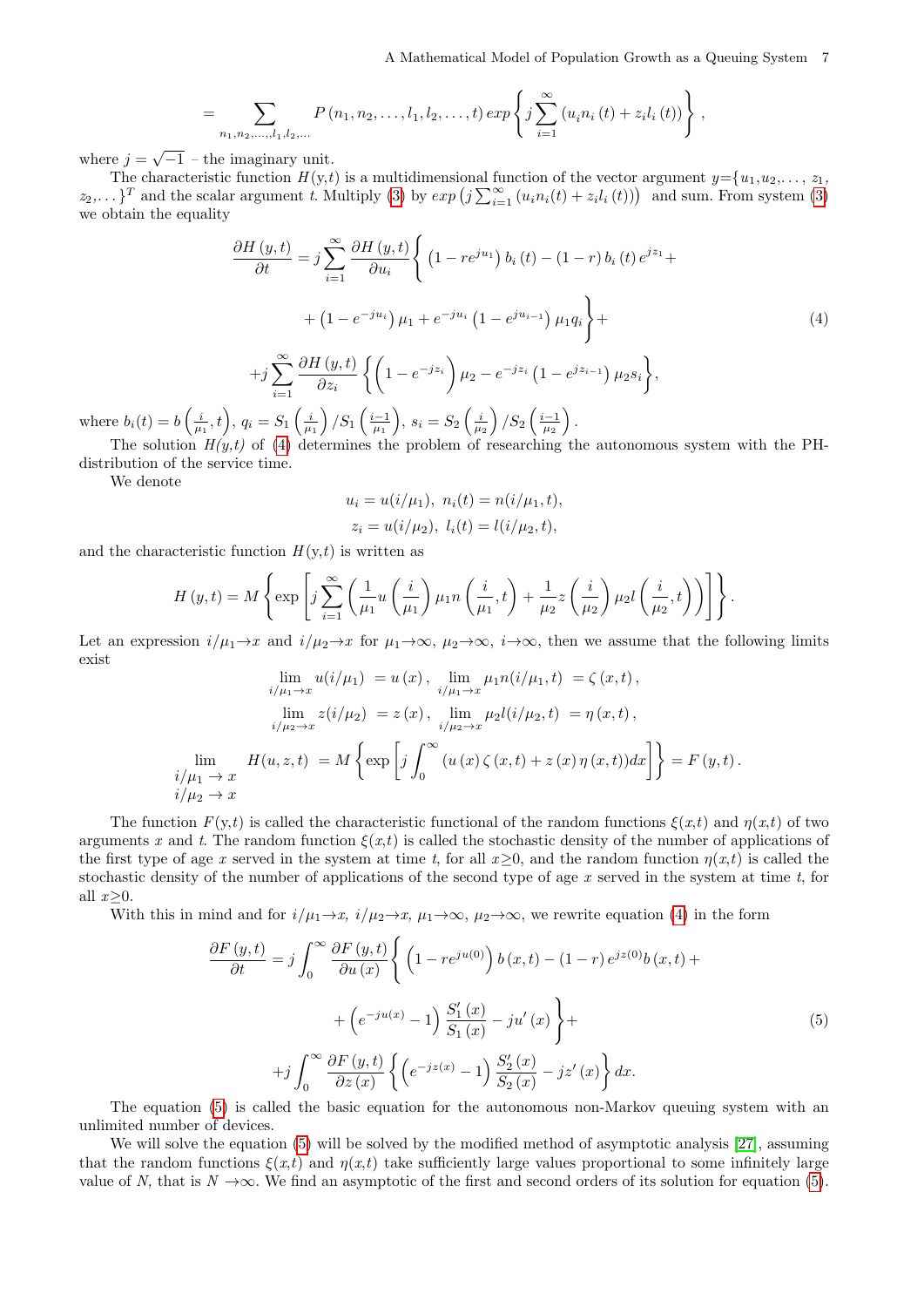#### 4.2 Foundation of the probabilistic characteristics by the method of asymptotic analysis

In queuing theory, the method of asymptotic analysis is the study of equations, determined any characteristics of a system, when an asymptotic condition is satisfied. The form of an asymptotic condition is specified in accordance with the model and the research problem [27].

We consider equation [\(5\)](#page-6-1) for the characteristic functional  $F(y,t)$  in the asymptotic condition of a large number of groups that are proportional to an infinitely large value of N. In the asymptotic condition of a large number of groups, we find the characteristic function of the number of applications  $\bar{n}(t)$ , serviced at time t.

## 4.2.1 The first order asymptotic

Denote  $\varepsilon=1/N$ , where  $\varepsilon$  – a small positive parameter, in the equation [\(5\)](#page-6-1) we replace

$$
u(x) = \varepsilon w_1(x), z(x) = \varepsilon w_2(x), F(y,t) = F_1(w_1, w_2, t, \varepsilon),
$$

and we obtain an equality

<span id="page-7-0"></span>
$$
\frac{\partial F_1(w_1, w_2, t, \varepsilon)}{\partial t} = j \frac{1}{\varepsilon} \int_0^\infty \frac{\partial F_1(w_1, w_2, t, \varepsilon)}{\partial w_1(x)} \left\{ \left( 1 - re^{j\varepsilon w_1(0)} \right) b(x, t) - (1 - r) e^{j\varepsilon w_2(0)} b(x, t) + \left( e^{-j\varepsilon w_1(x)} - 1 \right) \frac{S'_1(x)}{S_1(x)} - j\varepsilon w'_1(x) \right\} +
$$
\n
$$
+ j \frac{1}{\varepsilon} \int_0^\infty \frac{\partial F_1(w_1, w_2, t, \varepsilon)}{\partial w_2(x)} \left\{ \left( e^{-j\varepsilon w_2(x)} - 1 \right) \frac{S'_2(x)}{S_2(x)} - j\varepsilon w'_2(x) \right\} dx.
$$
\n(6)

This equality [\(6\)](#page-7-0) is singularly perturbed equation.

We consider a subclass of solutions  $F(y,t)$  of equation [\(5\)](#page-6-1), for which, due to replacements, the function  $F_1(w_1, w_2, t, \varepsilon)$  has the following properties.

There is a finite limit at  $\varepsilon \to 0$  for  $F_1(w_1, w_2, t, \varepsilon)$ 

$$
\lim_{\varepsilon \to 0} F_1(w_1, w_2, t, \varepsilon) = F_1(w_1, w_2, t), \tag{7}
$$

and its derivative with respect  $t, w_1(x)$  and  $w_2(x)$ 

$$
\lim_{\varepsilon \to 0} \frac{\partial F_1(w_1, w_2, t, \varepsilon)}{\partial t} = \frac{F_1(w_1, w_2, t)}{\partial t},\tag{8}
$$

$$
\lim_{\varepsilon \to 0} \frac{\partial F_1(w_1, w_2, t, \varepsilon)}{\partial w_1(x)} = \frac{F_1(w_1, w_2, t)}{\partial w_1(x)} , \qquad (9)
$$

$$
\lim_{\varepsilon \to 0} \frac{\partial F_1(w_1, w_2, t, \varepsilon)}{\partial w_2(x)} = \frac{F_1(w_1, w_2, t)}{\partial w_2(x)}.
$$
\n(10)

We prove the following theorem.

<span id="page-7-4"></span>**Theorem 4.1.** For  $\varepsilon \rightarrow 0$  the solution of problem [\(6\)](#page-7-0) has the form

<span id="page-7-3"></span>
$$
F_1(w_1, w_2, t) = exp\left\{j \int_0^\infty (w_1(x) g(x, t) + w_2(x) m(x, t)) dx\right\},
$$
\n(11)

where  $q(x,t)$  and  $m(x,t)$  are solutions of equation

<span id="page-7-1"></span>
$$
\frac{\partial g(x,t)}{\partial t} + \frac{\partial g(x,t)}{\partial x} = g(x,t) \frac{S_1'(x)}{S_1(x)},
$$
\n(12)

<span id="page-7-2"></span>
$$
\frac{\partial m(x,t)}{\partial t} + \frac{\partial m(x,t)}{\partial x} = m(x,t) \frac{S_2'(x)}{S_2(x)},
$$
\n(13)

with the boundary conditions

$$
g(0, x) = r \int_0^{\infty} g(x, t) b(x, t) dx,
$$
  

$$
m(0, x) = (1 - r) \int_0^{\infty} g(x, t) b(x, t) dx.
$$

 $\Box$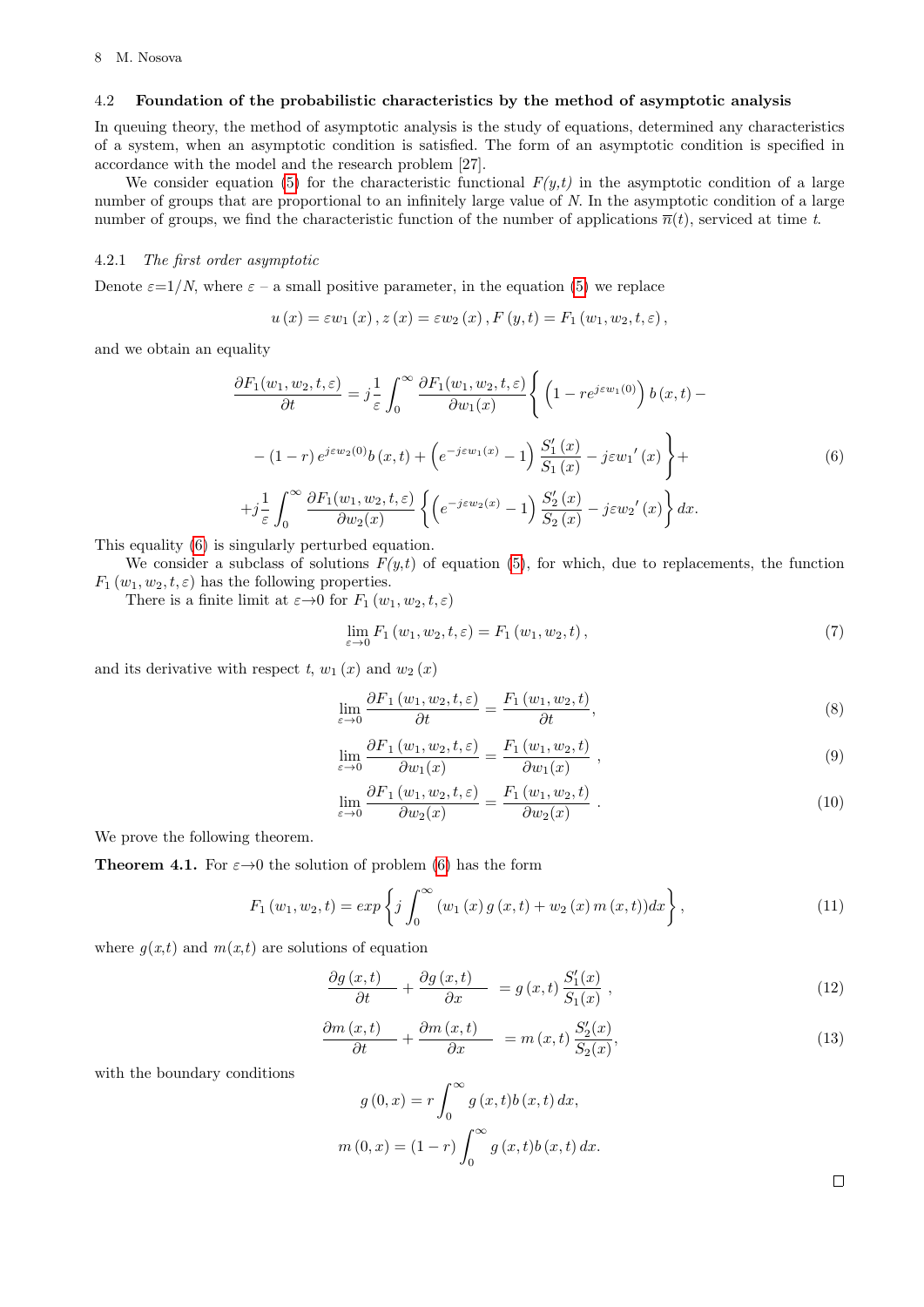$\Box$ 

**Proof.** In equality [\(6\)](#page-7-0) the exponential is expanded in series up to  $o(\varepsilon^2)$ . In view of (7-10), we make the passage to the limit for  $\varepsilon \to 0$ . We obtain that the functional  $F_1(w,t)$  is the solution of a first-order linear homogeneous partial differential equation

<span id="page-8-1"></span>
$$
\frac{\partial F_1(w_1, w_2, t)}{\partial t} = \int_0^\infty \frac{\partial F_1(w_1, w_2, t)}{\partial w_1(x)} \left\{ rw_1(0) b(x, t) + (1 - r) w_2(0) b(x, t) + w_1(x) \frac{S'_1(x)}{S_1(x)} + w_1'(x) \right\} dx + \int_0^\infty \frac{\partial F_1(w_1, w_2, t)}{\partial w_2(x)} \left\{ w_2(x) \frac{S'_2(x)}{S_2(x)} + w_2'(x) \right\} dx.
$$
\n(14)

The solution of this equation is found in the form of the characteristic functional

<span id="page-8-0"></span>
$$
F_1(w_1, w_2, t) = exp\left\{j \int_0^\infty (w_1(x) g(x, t) + w_2(x) m(x, t)) dx\right\},
$$
\n(15)

where function  $g(x,t)$  is the mean stochastic age-specific density  $\xi(x,t)$  of the asymptotic number of application of the first type, serviced in the system at the moment t, and function  $m(x,t)$  is the mean stochastic age-specific density  $\eta(x,t)$  of the asymptotic number of application of the second type, serviced in the system at the moment t,  $j = \sqrt{-1}$  – the imaginary unit. Substitute the solution [\(15\)](#page-8-0) in equation [\(14\)](#page-8-1)

$$
\int_0^{\infty} w_1(x) \frac{\partial g(x,t)}{\partial t} dx + \int_0^{\infty} w_2(x) \frac{\partial m(x,t)}{\partial t} dx = r \int_0^{\infty} g(x,t) w_1(0) b(x,t) dx +
$$

$$
+ \int_0^{\infty} g(x,t) w_1(x) \frac{S_1'(x)}{S_1(x)} dx + (1-r) \int_0^{\infty} g(x,t) w_2(0) b(x,t) dx + \int_0^{\infty} m(x,t) w_2(x) \frac{S_2'(x)}{S_2(x)} dx -
$$

$$
-w_1(0) g(x,t) - w_2(0) m(x,t).
$$

Equating terms for the same  $w_1(0)$ ,  $w_2(0)$ , and  $w_1(x)$ ,  $w_2(x)$ , we obtain the equation that coincides with [\(14\)](#page-8-1) and the corresponding boundary condition. The theorem is proved.

By virtue of [\(15\)](#page-8-0), we can write the asymptotic equality for  $\varepsilon \rightarrow 0$ 

$$
F(y,t) = F_1(w_1, w_2, t) + O(\varepsilon) = exp\left\{ jN \int_0^\infty \left( u(x) g(x,t) + z(x) m(x,t) \right) dx \right\} + O(\varepsilon).
$$

Definition 4.2. A function

$$
\widetilde{F_1}(y,t) = exp \left\{ jN \int_0^\infty \left( u(x) g(x,t) + z(x) m(x,t) \right) dx \right\}
$$

is called the first order asymptotic of the characteristic functional  $F(y,t)$ .

In terms of demography, equation (12-13) together with the boundary conditions determines the function  $Ng(x,t)$  and  $Nm(x,t)$ .  $Ng(x,t)$  and  $Nm(x,t)$  are an average value of the stochastic population density of women and men respectively.

The analytic solution of the partial differential equations [\(12\)](#page-7-1) and [\(13\)](#page-7-2) are founded by the composition and solution of the system, determined the characteristics. We write down the solution of [\(12\)](#page-7-1)

$$
g(x,t) = S_1(x) \frac{g(x-t,0)}{S_1(x-t)}
$$
, for  $x \ge t$ ,  $x \ge 0$ ,  $t \ge 0$ ,

where  $g(x,0)$  is the known initial conditions,

$$
g(x,t) = S_1(x)\,\varphi\,(t-x)\,,\,\,for\,\,x < t,\,\,x \ge 0,\,\,t \ge 0,
$$

where  $\varphi(t)$  is the solution of Voltaire integral equation of the second kind

$$
\varphi(t) = r \int_0^t S_1(y) \, \varphi(t-y) \, b(y,t) \, dy + r \int_t^\infty S_1(y) \, \frac{g(y-t,0)}{S_1(y-t)} b(y,t) \, dy.
$$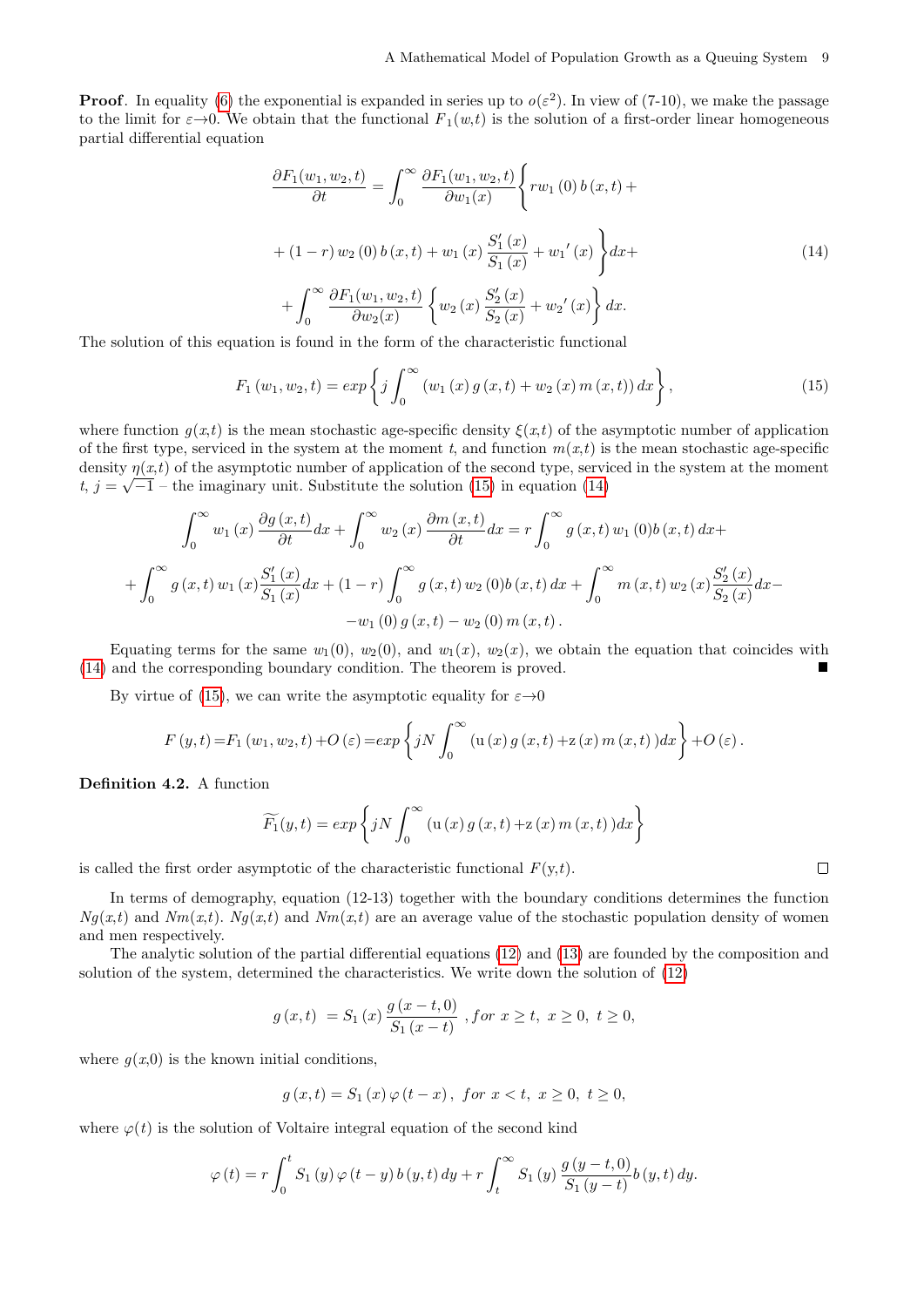#### 10 M. Nosova

Similarly, we write the solution of [\(13\)](#page-7-2)

$$
m(x,t) = S_2(x) \frac{m(x-t,0)}{S_2(x-t)}
$$
, for  $x \ge t$ ,  $x \ge 0$ ,  $t \ge 0$ ,

where  $m(x,0)$  is the known initial conditions,

$$
m(x,t) = S_2(x)\,\phi(t-x), \text{ for } x < t, \ x \ge 0, \ t \ge 0,
$$

where  $\phi(t)$  is the solution of Voltaire integral equation of the second kind

$$
\phi(t) = (1 - r) \int_0^t S_1(y) \, \varphi(t - y) \, b(y, t) \, dy + (1 - r) \int_t^\infty S_1(y) \, \frac{g(y - t, 0)}{S_1(y - t)} b(y, t) \, dy.
$$

#### 4.2.2 The second order asymptotic

We note that the first-order asymptotics determines only the average values of the stochastic densities  $\xi(x,t)$ and  $\eta(x,t)$ . Therefore, naturally, the need arises to find second-order asymptotics, which allows one to obtain more detailed characteristics.

In order to find the second order asymptotic, we carry out some transformations in the basic equation [\(5\)](#page-6-1). In equation [\(11\)](#page-7-3) by virtue of substitution  $u=\epsilon w_1$ ,  $z=\epsilon w_2$ , where  $\epsilon=1/N$ , we return to the function  $u(x)$  and  $z(x)$ , obtain

$$
F_1(w_1, w_2, t) = exp\left\{j\frac{1}{\varepsilon}\int_0^\infty (\varepsilon w_1(x) g(x, t) + \varepsilon w_2(x) m(x, t)) dx\right\} =
$$
  
=  $exp\left\{jN\int_0^\infty (u(x) g(x, t) + +z(x) m(x, t)) dx\right\}.$ 

In equation [\(5\)](#page-6-1) we replace

<span id="page-9-0"></span>
$$
F(y,t) = H_2(y,t) \exp\left\{ jN \int_0^\infty (u(x) g(x,t) + z(x) m(x,t)) dx \right\},
$$
\n(16)

and obtain

<span id="page-9-1"></span>
$$
\frac{\partial H_2(y,t)}{\partial t} = j \int_0^\infty \frac{\partial H_2(y,t)}{\partial u(x)} \left\{ \left( 1 - re^{ju(0)} \right) b(x,t) - \right.
$$
  
\n
$$
- (1-r) e^{jz(0)} b(x,t) + \left( e^{-ju(x)} - 1 \right) \frac{S'_1(x)}{S_1(x)} - ju'(x) \right\} dx -
$$
  
\n
$$
-NH_2(y,t) \left\{ j \int_0^\infty u(x) \frac{\partial g(x,t)}{\partial t} dx + \int_0^\infty g(x,t) \left\{ \left( 1 - re^{ju(0)} \right) b(x,t) - \right.\right.
$$
  
\n
$$
- (1-r) e^{jz(0)} b(x,t) + \left( e^{-ju(x)} - 1 \right) \frac{S'_1(x)}{S_1(x)} - ju'(x) \right\} dx \Big\} +
$$
  
\n
$$
+ j \int_0^\infty \frac{\partial H_2(y,t)}{\partial z(x)} \left\{ \left( e^{-jz(x)} - 1 \right) \frac{S'_2(x)}{S_2(x)} - jz'(x) \right\} dx -
$$
  
\n
$$
-NH_2(y,t) \left\{ j \int_0^\infty z(x) \frac{\partial m(x,t)}{\partial t} dx + \int_0^\infty m(x,t) \left\{ \left( e^{-jz(x)} - 1 \right) \frac{S'_2(x)}{S_2(x)} - \right.\right.
$$
  
\n
$$
-jz'(x) \Big\} dx \Big\}.
$$
 (17)

From a prior designation and [\(16\)](#page-9-0) follow, that  $H_2(y,t)$  is the characteristic functional for the quantity  $(\xi(x,t)+\eta(x,t)) - N(g(x,t)+m(x,t))$ . The mathematical expectation of  $\{\xi(x,t)+\eta(x,t)) - N(g(x,t)+m(x,t)\}$  equal to zero.

Denote  $\varepsilon^2 = 1/N$  and make replacements in the equation [\(17\)](#page-9-1)

<span id="page-9-2"></span>
$$
u(x) = \varepsilon w_1(x), z(x) = \varepsilon w_2(x), H_2(y, t) = F_2(w_1, w_2, t, \varepsilon),
$$
\n(18)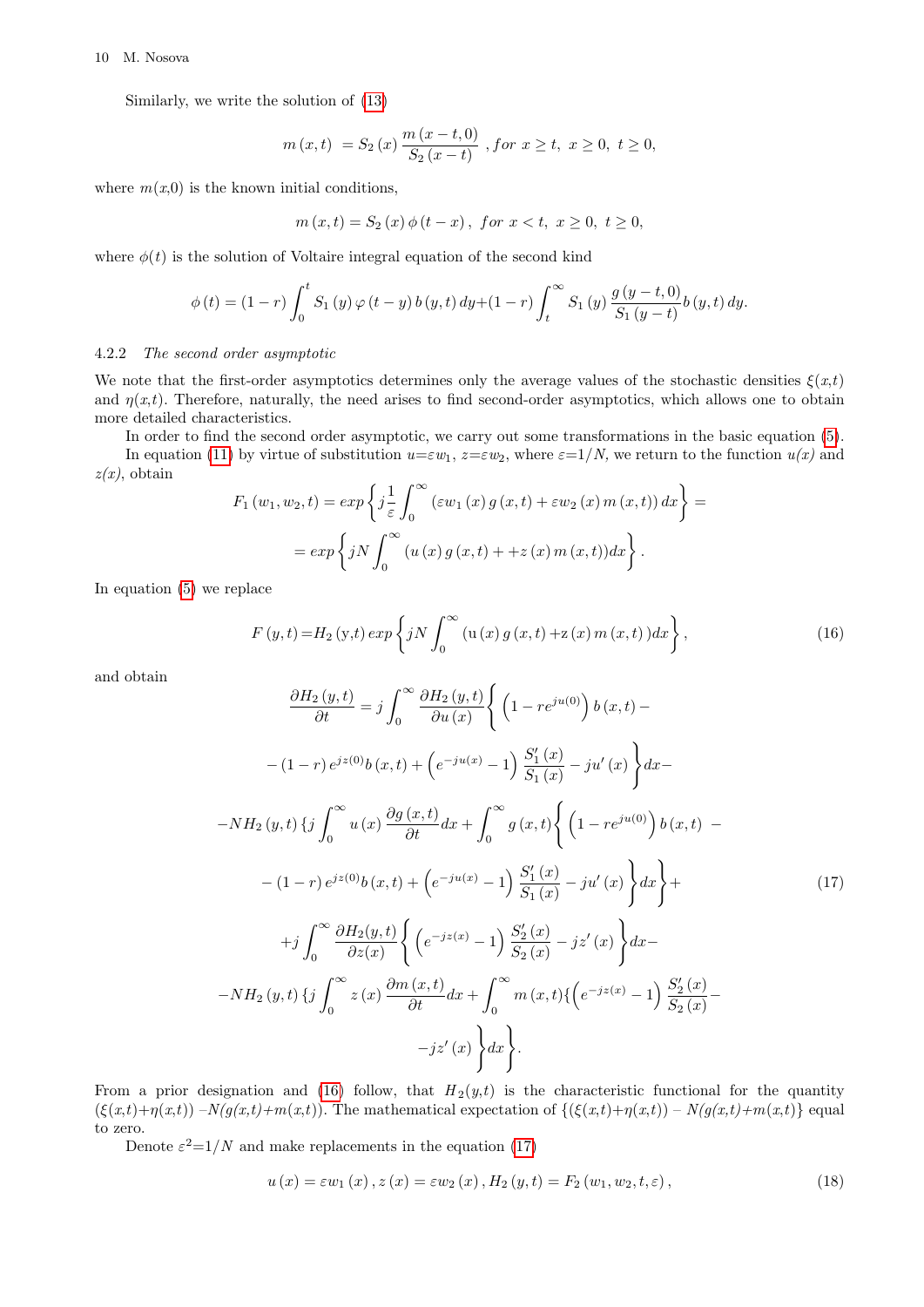obtain the equality

<span id="page-10-0"></span>
$$
\frac{\partial F_2(w_1, w_2, t, \varepsilon)}{\partial t} = j \frac{1}{\varepsilon} \int_0^\infty \frac{\partial F_2(w_1, w_2, t, \varepsilon)}{\partial w_1(x)} \left\{ \left( 1 - re^{j\varepsilon w_1(0)} \right) b(x, t) - \right.\n- (1-r) e^{j\varepsilon w_2(0)} b(x, t) + \left( e^{-j\varepsilon w_1(x)} - 1 \right) \frac{S'_1(x)}{S_1(x)} - j\varepsilon w'_1(x) \right\} dx -
$$
\n
$$
- F_2(w_1, w_2, t, \varepsilon) \frac{1}{\varepsilon^2} \left\{ j\varepsilon \int_0^\infty w_1(x) \frac{\partial g(x, t)}{\partial t} dx + \int_0^\infty g(x, t) \right\}.
$$
\n
$$
\cdot \left\{ \left( 1 - re^{j\varepsilon w_1(0)} \right) b(x, t) - (1-r) e^{j\varepsilon w_2(0)} b(x, t) + \left( e^{-j\varepsilon w_1(x)} - 1 \right) \frac{S'_1(x)}{S_1(x)} - \right.\n- j\varepsilon w'_1(x) \right\} dx \right\} + j \frac{1}{\varepsilon} \int_0^\infty \frac{\partial F_2(w_1, w_2, t, \varepsilon)}{\partial w_2(x)} \left\{ \left( e^{-j\varepsilon w_2(x)} - 1 \right) \frac{S'_2(x)}{S_2(x)} - \right.\n- j\varepsilon w'_2(x) \right\} - F_2(w_1, w_2, t, \varepsilon) \frac{1}{\varepsilon^2} \left\{ j \int_0^\infty w_2(x) \frac{\partial m(x, t)}{\partial t} dx + \int_0^\infty m(x, t) \right\}.
$$
\n
$$
\cdot \left\{ \left( e^{-j\varepsilon w_2(x)} - 1 \right) \frac{S'_2(x)}{S_2(x)} - j\varepsilon w'_2(x) \right\} dx \right\}.
$$
\n(19)

This equality [\(19\)](#page-10-0) is a singularly perturbed equation. We proceed similarly to the first order asymptotic. We consider a subclass of solutions  $H_2(y,t)$  of equation [\(17\)](#page-9-1), for which, by [\(18\)](#page-9-2), the function  $F_2(w_1,w_2,t,\varepsilon)$  has the following properties.

There is a finite limit at  $\varepsilon \to 0$  for  $F_2(w_1, w_2, t, \varepsilon)$ 

$$
\lim_{\varepsilon \to 0} F_2(w_1, w_2, t, \varepsilon) = F_2(w_1, w_2, t) , \qquad (20)
$$

and its derivative with respect t,  $w_1(x)$  and  $w_2(x)$ 

$$
\lim_{\varepsilon \to 0} \frac{\partial F_2(w_1, w_2, t, \varepsilon)}{\partial t} = \frac{F_2(w_1, w_2, t)}{\partial t}, \qquad (21)
$$

$$
\lim_{\varepsilon \to 0} \frac{\partial F_2(w_1, w_2, t, \varepsilon)}{\partial w_1(x)} = \frac{F_2(w_1, w_2, t)}{\partial w_1(x)} , \qquad (22)
$$

$$
\lim_{\varepsilon \to 0} \frac{\partial F_2(w_1, w_2, t, \varepsilon)}{\partial w_2(x)} = \frac{F_2(w_1, w_2, t)}{\partial w_2(x)}.
$$
\n(23)

 $\Box$ 

We state the following theorem.

<span id="page-10-1"></span>**Theorem 4.3.** For  $\varepsilon \rightarrow 0$  the solution of the task [\(19\)](#page-10-0) has the form

$$
F_2(w_1, w_2, t) = exp\Bigg\{-\frac{1}{2}\Bigg[\iint_0^\infty w_1(y) w_1(z) R_{11}(y, z, t) dydz +
$$
  
+2
$$
\iint_0^\infty w_1(y) w_2(z) R_{12}(y, z, t) dydz + \iint_0^\infty w_2(y) w_2(z) R_{22}(y, z, t) dydz\Bigg]\Bigg\},
$$

were  $R_{11}(y,z,t)$ ,  $R_{12}(y,z,t)$  and  $R_{22}(y,z,t)$  are cross-correlation functions,

in order to study the variance of the stochastic density of applications of zero-age and age x, as well as the correlation dependences of the stochastic density of applications of zero-age and age x, for all  $y \ge 0$ ,  $z \ge 0$  we write the cross-correlation functions in the form symmetric with respect to the arguments y and z:

$$
R_{11}(y, z, t) = \sigma_1^2(t) \delta(y) \delta(z) + r_1(y, t) \delta(z) + r_1(z, t) \delta(y) + \sigma_1(y, t) \sigma_1(z, t) \delta(y - z),
$$
  
\n
$$
R_{22}(y, z, t) = \sigma_2^2(t) \delta(y) \delta(z) + r_2(y, t) \delta(z) + r_2(z, t) \delta(y) + \sigma_2(y, t) \sigma_2(z, t) \delta(y - z),
$$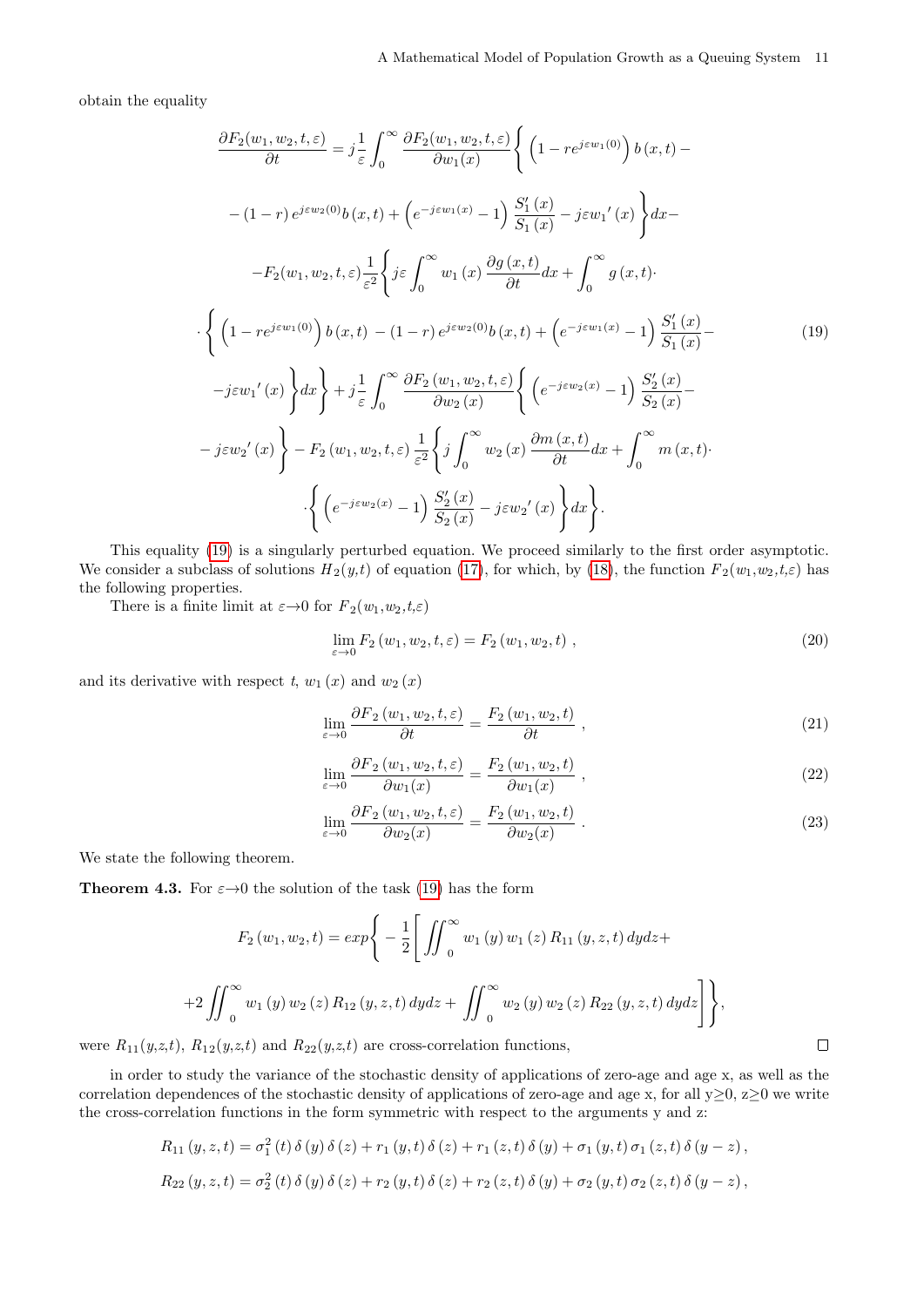12 M. Nosova

$$
R_{12}(y, z, t) = \sigma_{12}^{2}(t) \delta(y) \delta(z) + r_{12}(y, t) \delta(z) + r_{12}(z, t) \delta(y) + \sigma_{12}(y, t) \sigma_{12}(z, t) \delta(y - z),
$$

where  $\delta(.) - \delta$ -Dirac function. It follows from the form of cross-correlation functions  $R_{11}(y,z,t)$ ,  $R_{12}(y,z,t)$ and  $R_{22}(y,z,t)$  that the normalized numbers of applications of ages  $y>0$  and  $z>0$  for  $z\neq y$  are stochastically independent, while the numbers of applications of zero age and age x are dependent for all values of ages  $x>0$ for  $b(x,t) > 0$ , and

$$
\sigma_1^2(0) = 0, r_1(x, 0) = 0, r_1(0, t) = 0, \sigma_1(0, t) = 0, \sigma_1(x, 0) = 0,
$$
  

$$
\sigma_2^2(0) = 0, r_2(x, 0) = 0, r_2(0, t) = 0, \sigma_2(0, t) = 0, \sigma_2(x, 0) = 0,
$$
  

$$
\sigma_{12}^2(0) = 0, r_{12}(x, 0) = 0, r_{12}(0, t) = 0, \sigma_{12}(0, t) = 0, \sigma_{12}(x, 0) = 0
$$

are the initial and boundary conditions, and the summands of the cross-correlation functions are found from the system of partial differential equations

<span id="page-11-0"></span>
$$
\frac{\partial \sigma_1^2(t)}{\partial t} = 2S_1'(0) \sigma_1^2(t) + 2r \int_0^\infty r_1(x, t)b(x, t) dx + rg(0, t),
$$
\n
$$
\frac{\partial \sigma_2^2(t)}{\partial t} = 2S_2'(0) \sigma_2^2(t) + 2(1 - r) \int_0^\infty r_{12}(x, t)b(x, t) dx + (1 - r)g(0, t),
$$
\n
$$
\frac{\partial \sigma_1^2(x, t)}{\partial t} + \frac{\partial \sigma_1^2(x, t)}{\partial x} = (2\sigma_1^2(x, t) - g(x, t)) \frac{S_1'(x)}{S_1(x)},
$$
\n
$$
\frac{\partial \sigma_2^2(x, t)}{\partial t} + \frac{\partial \sigma_2^2(x, t)}{\partial x} = (2\sigma_2^2(x, t) - m(x, t)) \frac{S_2'(x)}{S_2(x)},
$$
\n
$$
\frac{\partial r_1(x, t)}{\partial t} + \frac{\partial r_1(x, t)}{\partial x} = r_1(x, t) \left( S_1'(0) + \frac{S_1'(x)}{S_1(x)} \right) + r\sigma_1^2(x, t) b(x, t),
$$
\n
$$
\frac{\partial r_2(x, t)}{\partial t} + \frac{\partial r_2(x, t)}{\partial x} = r_2(x, t) \left( S_2'(0) + \frac{S_2'(x)}{S_2(x)} \right) + (1 - r)\sigma_{12}^2(x, t) b(x, t),
$$
\n
$$
\frac{\partial \sigma_{12}^2(t)}{\partial t} = (S_1'(0) + S_2'(0)) \sigma_{12}^2(t) + (1 - r) \int_0^\infty r_1(x, t)b(x, t) dx + r \int_0^\infty r_{12}(x, t)b(x, t) dx,
$$
\n
$$
\frac{\partial \sigma_{12}^2(x, t)}{\partial t} + \frac{\partial \sigma_{12}^2(x, t)}{\partial x} = \sigma_{12}^2(x, t) \left( \frac{S_1'(x)}{S_1(x)} + \frac{S_2'(x)}{S_2(x)} \right),
$$
\n
$$
\frac{\partial r_{12}(x, t)}{\partial t} + \frac{\partial r_{12}(x, t)}{\partial x} = r_{12}(x, t) \left( S_2'(0)
$$

The proof of Theorem [4.3](#page-10-1) is completely analogous to the proof of Theorem [4.1.](#page-7-4) Due to its bulkiness, we skip it.

By virtue of [\(18\)](#page-9-2) and also equality  $F_2(w_1,w_2,t)$  from Theorem [4.3,](#page-10-1) we can write the asymptotic equality for  $\varepsilon \rightarrow 0$ 

$$
F_2(y,t) = F_2(w_1, w_2, t) + o(\varepsilon) = exp\left\{-\frac{1}{2} \left[ \iint_0^\infty w_1(y) w_1(z) R_{11}(y, z, t) dy dz + 2 \iint_0^\infty w_1(y) w_2(z) R_{12}(y, z, t) dy dz + \iint_0^\infty w_2(y) w_2(z) R_{22}(y, z, t) dy dz \right] \right\} + o(\varepsilon).
$$

Therefore, we can write

$$
F(y,t) = H_2(y,t) \exp \left\{ jN \int_0^\infty (u(x) g(x,t) + z(x) m(x,t)) dx \right\} =
$$
  
=  $\exp \left\{ jN \int_0^\infty (u(x) g(x,t) + z(x) m(x,t)) dx -$   
 $-\frac{1}{2} \left[ \iint_0^\infty w_1(y) w_1(z) R_{11}(y, z, t) dy dz + 2 \iint_0^\infty w_1(y) w_2(z) R_{12}(y, z, t) dy dz +$   
 $+ \iint_0^\infty w_2(y) w_2(z) R_{22}(y, z, t) dy dz \right] + o(\varepsilon).$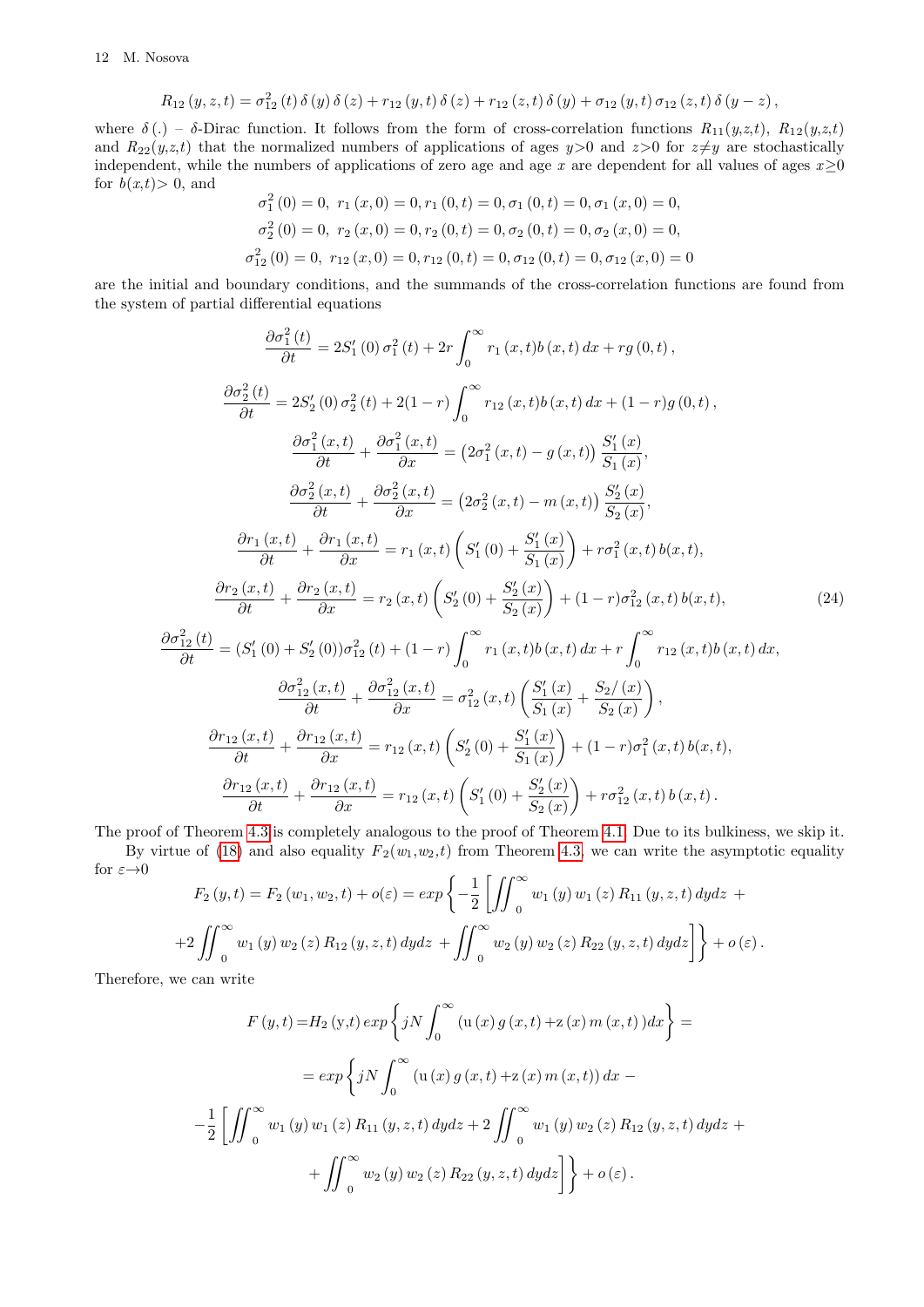$\Box$ 

Definition 4.4. A function

$$
\tilde{F}_2(y,t) = exp \left\{ jN \int_0^\infty (u(x) g(x,t) + z(x) m(x,t)) dx - \frac{1}{2} \left[ \iint_0^\infty w_1(y) w_1(z) R_{11}(y, z, t) dy dz + 2 \iint_0^\infty w_1(y) w_2(z) R_{12}(y, z, t) dy dz + \frac{1}{2} \int_0^\infty w_2(y) w_2(z) R_{22}(y, z, t) dy dz \right] \right\}
$$

is called the second order asymptotic of the characteristic functional  $F(y,t)$ .

We write down the solution of the system  $(24)$  of partial differential equations of Theorem [4.3](#page-10-1)

$$
\sigma_1^2(t) = e^{2S_1'(0)t} \left\{ r \int_0^t g(0, y) e^{-2S_1'(0)y} dy + 2r \int_0^t e^{-2S_1'(0)y} \int_0^\infty r_1(x, y) b(x, y) dx dy \right\}, for x \ge 0, t \ge 0,
$$
  

$$
\sigma_2^2(t) = e^{2S_2'(0)t} \left\{ (1-r) \int_0^t g(0, y) e^{-2S_2'(0)y} dy + 2(1-r) \int_0^t e^{-2S_2'(0)y} \int_0^\infty r_{12}(x, y) b(x, y) dx dy \right\},
$$
  

$$
for x \ge 0, t \ge 0,
$$
  

$$
r_1(x, t) = r e^{S_1'(0)x} S_1(x) \int_0^x e^{-S_1'(0)y} S_1^{-1}(y) \sigma_1^2(y, t) b(y, t) dy, for x \ge 0, t \ge 0,
$$
  

$$
r_2(x, t) = 0, for x \ge 0, t \ge 0,
$$
  

$$
\sigma_1^2(x, t) = S_1^2(x) \left\{ \int_0^{x-t} g(y, 0) S_1'(y) S_1^{-3}(y) dy - \int_0^x g(y, t) S_1'(y) S_1^{-3}(y) dy \right\},
$$
  

$$
for x \ge t, x \ge 0, t \ge 0,
$$
  

$$
\sigma_1^2(x, t) = -S_1^2(x) \int_0^x g(y, t) S_1'(y) S_1^{-3}(y) dy, for x \ge t, x \ge 0, t \ge 0.
$$
  

$$
\sigma_2^2(x, t) = S_2^2(x) \left\{ \int_0^{x-t} m(y, 0) S_2'(y) S_2^{-3}(y) dy - \int_0^x m(y, t) S_2'(y) S_2^{-3}(y) dy \right\},
$$
  

$$
for x \ge t, x \ge 0, t \ge 0,
$$
  

$$
\sigma_2^2(x, t) = -S_2^2(x) \int_0^x m(y, t) S_2'(y) S_2^{-3}(y) dy, for x \ge t, x \ge 0, t \ge 0,
$$
  

$$
\sigma_2^2(x, t) = -S_2^2(x
$$

<span id="page-12-0"></span>The main result is the analytical solutions [\(12\)](#page-7-1), [\(13\)](#page-7-2) and [\(25\)](#page-12-0) which determine the average characteristics and second moments for the stochastic densities of requests  $\xi(x,t)$  and  $\eta(x,t)$ , as well as the proof that the asymptotic distribution is Gaussian. In this way the research of the autonomous non-Markov queuing system with an unlimited number of devices is completed.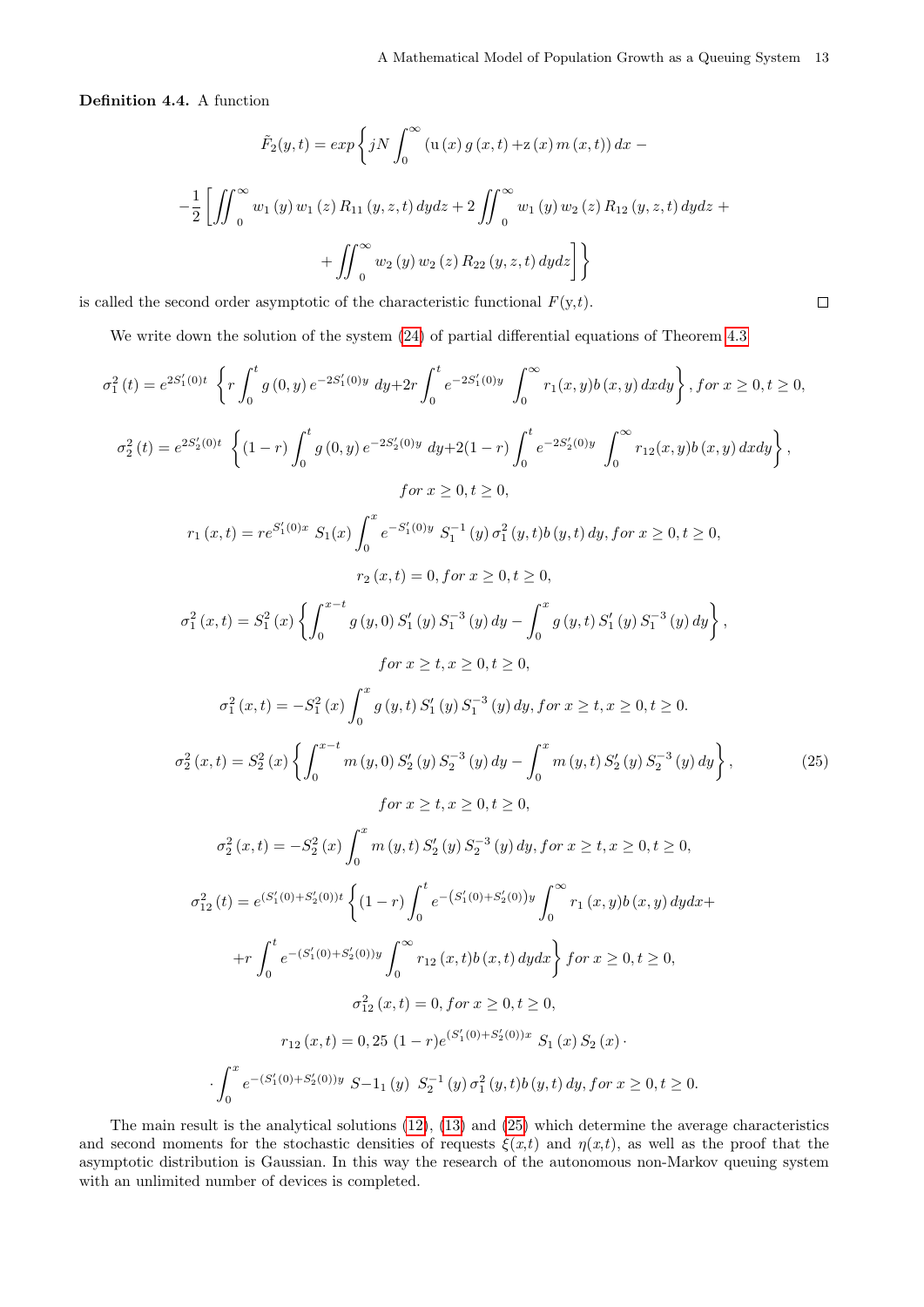## 5 Conclusion

The article proposes a stochastic model of demographic growth in the form of an autonomous non-Markov queuing system with an unlimited number of devices and two types of applications. Its research was carried out using the virtual phase method, which consists in approximating the service time by the sum of a random number of independent identically exponentially distributed random variables and a limit transition with an unlimited increase in the number of phases and a proportional decrease in the duration of each phase. Using the modified method of asymptotic analysis of a stochastic age-specific density for a number of applications served in the system at time t we were found the main probabilistic characteristics of the number of served applications in the system and was proofed that their asymptotic distribution is Gaussian. To apply the obtained results to the study of demographic processes, it is necessary to choose the explicit form of unknown functions (survival function and a fertility function) and set the parameter values.

Created mathematical model has quite wide possibilities for generalization and modification. This mathematical model of human population growth can be applied to predict the demographic situation in any country and in the world as a whole, including for forecasting the population size taking into account the age structure, marital structure and social status, for forecasting migration processes.

### Acknowledgements

It is a pleasure to thank Prof. A.A. Nazarov for helpful advice. We also wish to thank the anonymous referees whose comments greatly helped to improve the paper.

## References

- <span id="page-13-5"></span>[1] Ahlburg, D., and J. Ahlburg. Alternative projections of the U.S. population. Demography 27, no. 4 (1990): 639–652.
- <span id="page-13-6"></span>[2] Alho J., and B. Spencer. Statistical Demography and Forecasting New York, Springer, 2005.
- <span id="page-13-7"></span>[3] Alho, M., and B. Spencer. Uncertain population forecasting. Journal of the American Statistical Association 80, no. 390 (1985): 306–314.
- <span id="page-13-2"></span>[4] Bourgeois-Pichat, J. Stable, semi-stable populations and growth potential. Population Studies 25, no. 2 (1971): 235–254.
- <span id="page-13-3"></span>[5] Boyarsky, A. Ya. et al. Fundamentals of Demography, Statistics, 1980.
- <span id="page-13-9"></span>[6] Caswell, H. Matrix Ppopulation Models: Construction, Analysis, and Interpretation, Sunderland, Massachusetts, Sinauer Associates, 1989
- <span id="page-13-10"></span>[7] Caswell, H., and M. Trevisan. Sensitivity analysis of periodic matrix models. Ecology 75, no. 5 (1994): 1299–1303.
- <span id="page-13-4"></span>[8] Coale, A., and J. Trussell. The development and use of demographic models. Population Studies 50, no. 3 (1996): 469–484.
- <span id="page-13-8"></span>[9] Cohen, J. Ergodicity of age structure in populations with Markovian vital rates, III: Finite state moments. Advances in Applied Probability 9, no. 3 (1977): 462–475.
- <span id="page-13-0"></span>[10] Donald, T.R. Demographic Methods and Concepts, Oxford: Oxford University Press, 2006.
- <span id="page-13-11"></span>[11] Goodman, L. Stochastic models for the population growth of the sexs growth. Biometrika 55, no. 3 (1968): 230–264.
- <span id="page-13-13"></span>[12] Feichtinger, G. Markovian models for some demographic processes. Statistical Papers 14, no. 4 (1973): 311–334.
- [13] Falin, G.I. Introduction to Actuarial Mathematics, Moscow: Moscow University Publishing, 1994.
- <span id="page-13-1"></span>[14] Hinde, A. Demographic Methods, Arnold, 1998.
- <span id="page-13-12"></span>[15] Kapitza, S.P. The General Theory of the Growth of Humankind. How Many People Have Lived, Live and Are to Live on Earth, Arnol Moscow: Nauka, 1998.